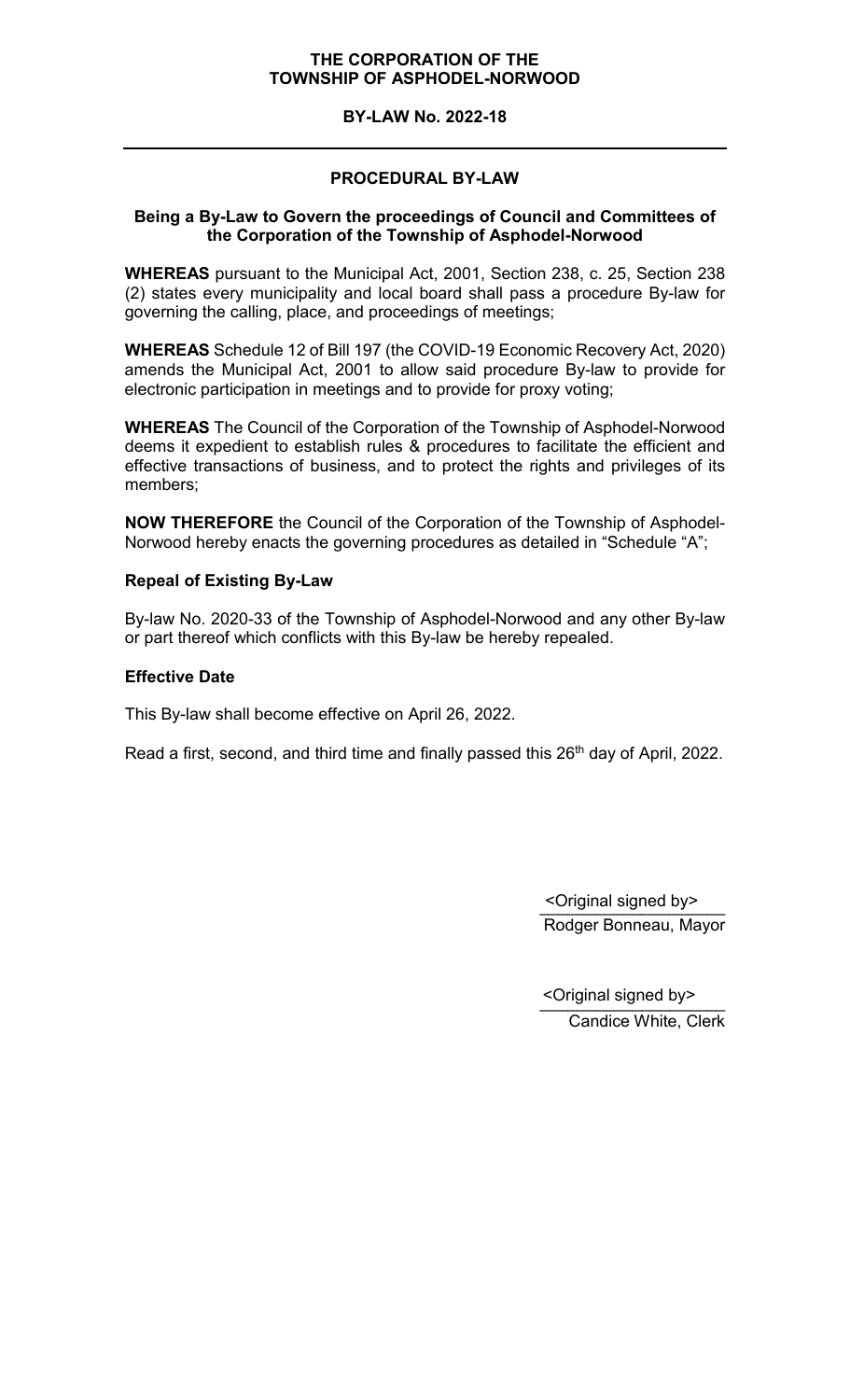# **BY-LAW No. 2022-18**

# Procedural By-law Schedule "A"

#### Index

**Article** 

| 21 - READING OF BY-LAWS AND PROCEEDINGS THEREON |  |
|-------------------------------------------------|--|
|                                                 |  |
|                                                 |  |
|                                                 |  |
|                                                 |  |
|                                                 |  |
|                                                 |  |
|                                                 |  |
|                                                 |  |
|                                                 |  |
|                                                 |  |
|                                                 |  |
|                                                 |  |
|                                                 |  |
|                                                 |  |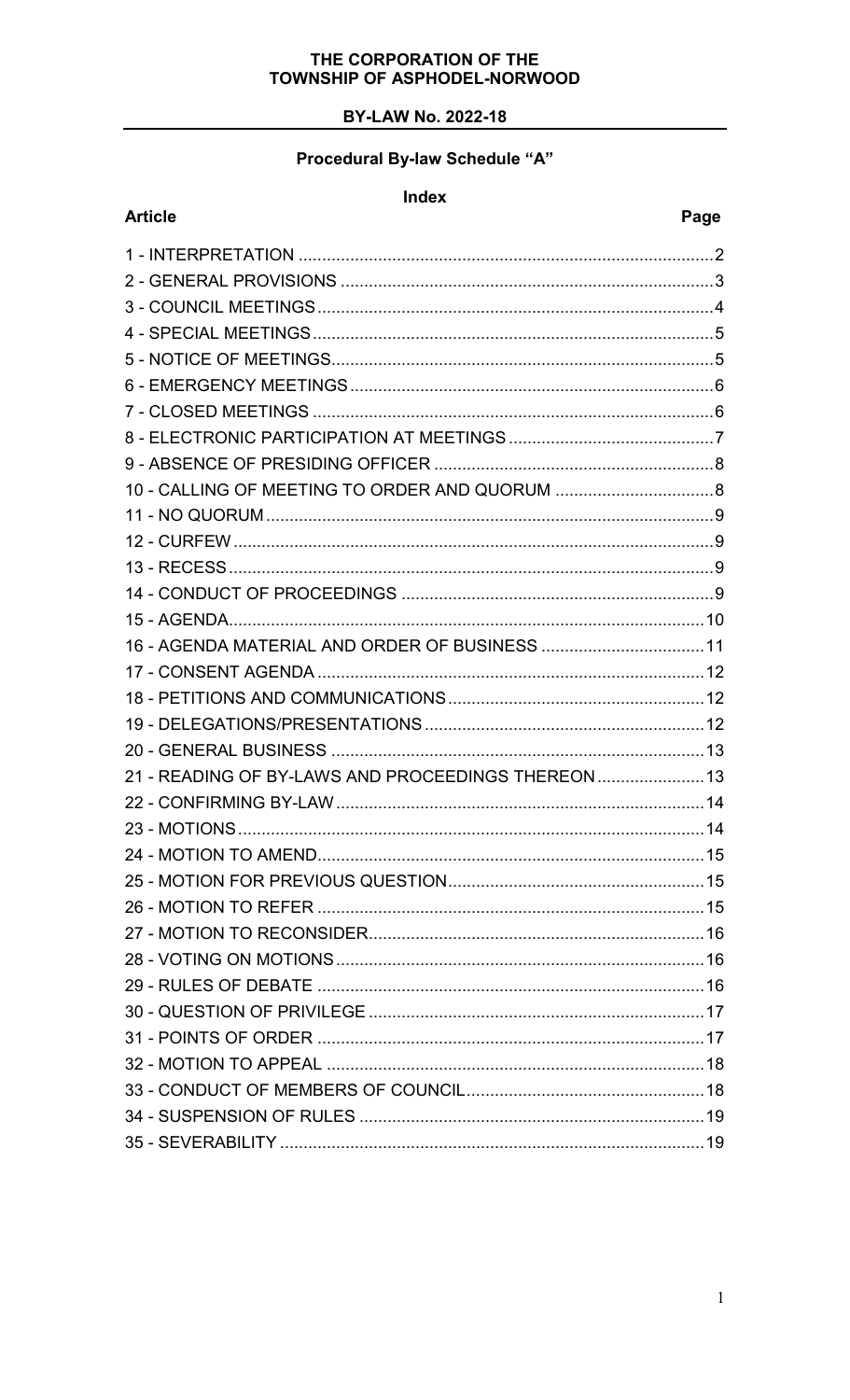#### **BY-LAW No. 2022-18**

# **Article 1 INTERPRETATION**

#### <span id="page-2-0"></span>**CAO – defined**

"CAO" means the Chief Administrative Officer of the Corporation of the Township of Asphodel-Norwood designated through By-law;

#### **Chair or Chairperson – defined**

"Chair" or "Chairperson" means the presiding officer at the meeting;

#### **Clerk – defined**

"Clerk" means the Clerk of the Corporation of the Township of Asphodel-Norwood;

#### **Closed Meeting or Session – defined**

"Closed meeting or Closed session" means a meeting or portion thereof, closed to the public as permitted by Section 239 of the Municipal Act, 2001, as amended;

#### **Committee – defined**

"Committee" means any advisory or other committee, subcommittee or entity that is appointed by the Council of the Corporation of the Township of Asphodel-Norwood through By-law;

#### **Council – defined**

"Council" means the Council of the Corporation of the Township of Asphodel-Norwood;

#### **Electronic Means – defined**

"Electronic Means" includes any device, software, or technology that in the opinion of the Clerk, reasonably enables a person to hear the proceedings of a meeting and to be heard during the proceedings of a meeting;

#### **Electronic Meeting – defined**

"Electronic Meeting" means a meeting held by means of telecommunication instruments including but not limited to telephones, computers, and video conferencing;

#### **Electronic Participation – defined**

"Electronic Participation" includes telephone, video, audio or audio-visual conferencing, or any other interactive method whereby Members, staff and the public are able to hear the Member(s) participating by electronic means and the Member(s) participating by electronic means are able to hear other members, staff, and the public;

#### **Head of Council – defined**

"Head of Council" means the Mayor of the Corporation of the Township of Asphodel-Norwood;

#### **Inaugural Meeting – defined**

"Inaugural Meeting" means the first meeting of Council after a regular election;

#### **Local Board – defined**

"Local Board" means a body or local authority established through By-law that exercises authority through an approved terms of reference and is composed of citizens and Members of Council appointed by Council;

#### **Majority – defined**

"Majority" means more than fifty percent of the votes cast by the members present at a meeting;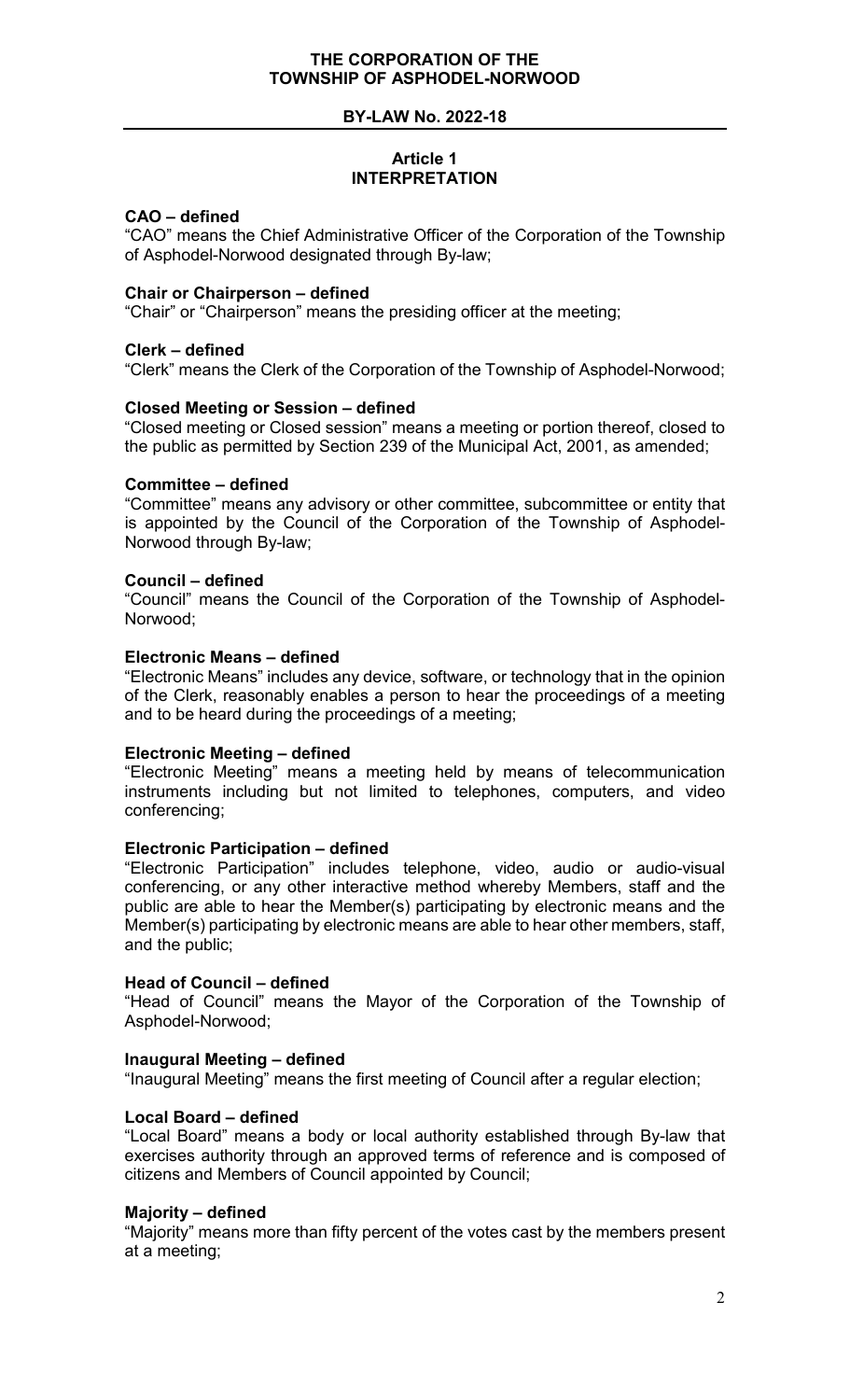# **BY-LAW No. 2022-18**

# **Meeting – defined**

"Meeting" means any regular, public, special, or other meeting of a Council, of a local board, or of a committee of either of them, where,

- a) A quorum of members is present, and
- b) Members discuss or otherwise deal with any matter in a way that materially advances the business or decision-making of the council, local board, or committee;

#### **Member – defined**

"Member" means a member of the Council of the Township of Asphodel-Norwood or any member of a Committee or Local Board;

#### **Motion – defined**

"Motion" means a proposal by a member to adopt, amend, or otherwise deal with a matter at a meeting;

#### **Pecuniary Interest – defined**

"Pecuniary Interest" means a direct or indirect pecuniary interest of a member of Council within the meaning of the Municipal Conflict of Interest Act;

#### **Presiding Officer – defined**

"Presiding Officer" means the member of Council who is responsible to preside over or act as the Chairperson of a meeting as defined within Section 8, 9, and 27 of this By-law;

#### **Point of Order – defined**

"Point of Order" means a motion raised by a member drawing attention to an infraction of this By-law;

#### **Point of Privilege – defined**

"Point of Privilege" means a concern about the honour, dignity, character, rights of professionalism of the Mayor, members of Council, or members of staff;

#### **Quorum – defined**

"Quorum" means a majority of the members of a municipal council is necessary to form a quorum (Municipal Act S.237(1));

#### **Recorded vote – defined**

"Recorded vote" means a written record of the name and vote of each member who votes on a motion;

#### **Resolution – defined**

"Resolution" means the decision of Council on any motion confirmed by By-law.

#### **Article 2 GENERAL PROVISIONS**

- <span id="page-3-0"></span>2.1 The rules and regulations contained in this Procedural By-law shall be observed in all proceedings of Council and Committee(s) and shall be the rules and regulations for the order and dispatch of business in the Council, Committees, and Local Board meetings.
- 2.2 ln any matter of procedure for which provision is not made in this By-law, the procedure to be followed as a rule for guidance shall be, as near as may be applied, the procedure followed in Robert's Rules of Order. In such cases, the decision of the Clerk shall be final.
- 2.3 All Council and Committee meetings shall be open to the public except those meetings or parts thereof that are dealing with a subject matter listed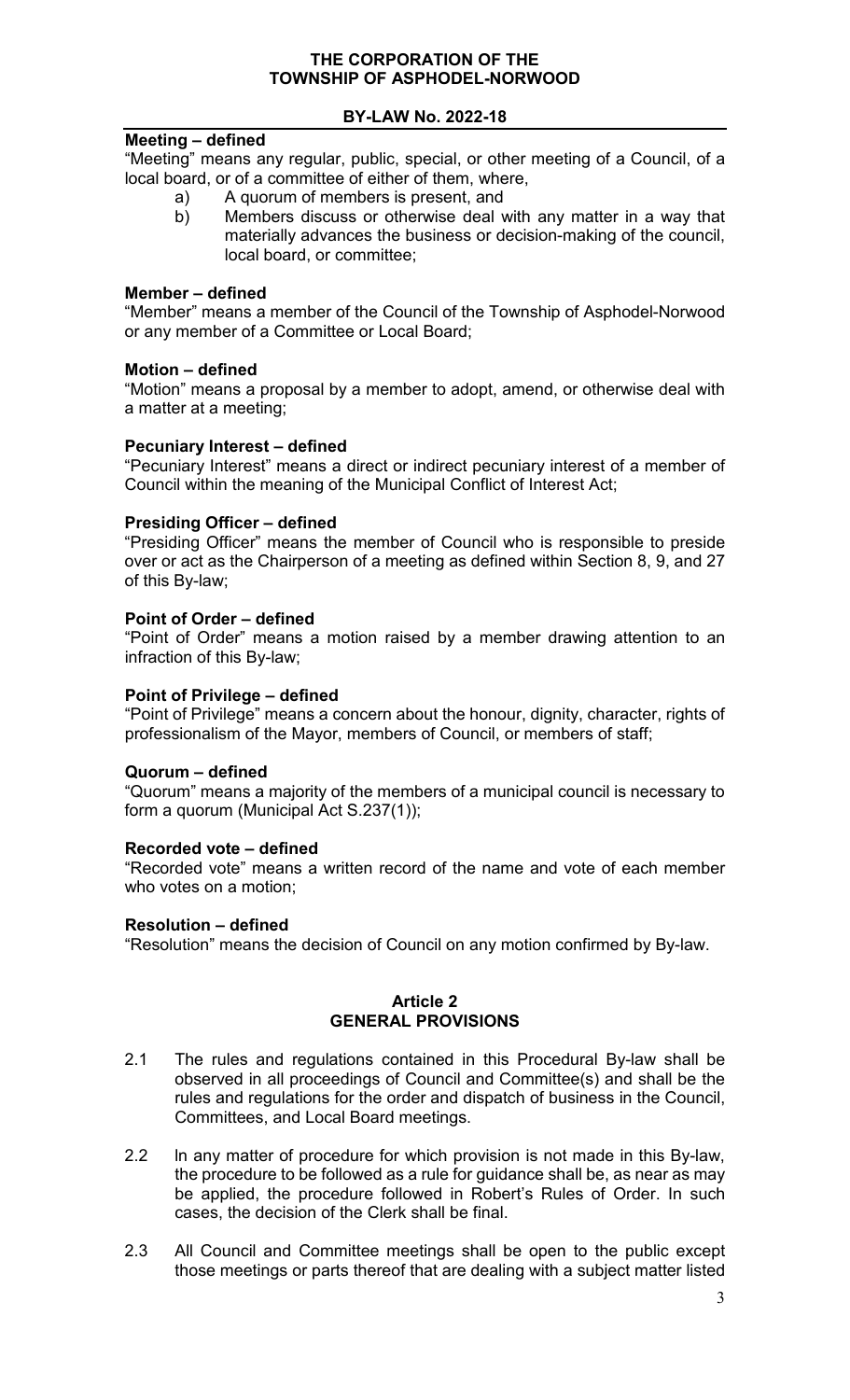# **BY-LAW No. 2022-18**

in the Municipal Act, that are permitted to be discussed in closed session. Before holding a meeting or part of a meeting that is to be closed to the public, council shall, by resolution, state the fact that the meeting is closed and the general nature of the matter to be considered at the closed meeting.

- 2.4 In this By-law, words in the singular include the plural and vice versa and all references to gender are intended as gender neutral, present tense, includes the future.
- 2.5 In all matters and under all circumstances the members shall be guided by and shall have regard for the Municipal Conflict of Interest Act, R.S.O. 1990

# **Article 3 COUNCIL MEETINGS**

- <span id="page-4-0"></span>3.1 It shall be the responsibility of the Clerk to forward all notices and agendas for Council meetings.
- 3.2 Meetings of Council shall be held at the Millennium Room in the Asphodel-Norwood Community Centre located at 88 Alma Street and/or by electronic means. As necessary from time to time, meetings of Council may be held at other municipally owned buildings or online.

The next and each succeeding regular meeting of Council shall be held on the  $2^{nd}$  and  $4^{th}$  Tuesday of the month at 1:00 p.m. except for July, August, October, and December.

- For the months of July, August, and October One (1) meeting will be held on the  $4<sup>th</sup>$  Tuesday of the month at 1:00 p.m.
- For the month of December One (1) meeting will be held on the  $2<sup>nd</sup>$ Tuesday of the month at 1:00 p.m.

Meetings held on the 2<sup>nd</sup> Tuesday of the month shall be held by electronic means, unless otherwise directed by the Head of Council. Meetings held on the 4<sup>th</sup> Tuesday of the month shall be held in person, unless otherwise directed by the Head of Council. Meetings shall be held in person, unless otherwise directed by the Head of Council during months with only one (1) scheduled meeting.

The approved annual meeting schedule shall be placed on the Township website and on the Community board located outside the Municipal Office.

- 3.3 Open meetings of Council shall be recorded and available for viewing on the Township of Asphodel-Norwood YouTube channel.
- 3.4 The Inaugural Meeting of Council shall take place on the second Tuesday following the 14th day of November at a time and location decided by the Clerk.
- 3.5 When the day for a regular meeting of the Council is a public or civic holiday, the Council shall meet at the same hour on the following day, which is not a public or civic holiday, unless an alternative day is determined by resolution of Council.
- 3.6 The Head of Council shall preside at all meetings of Council. (Municipal Act S.241(1))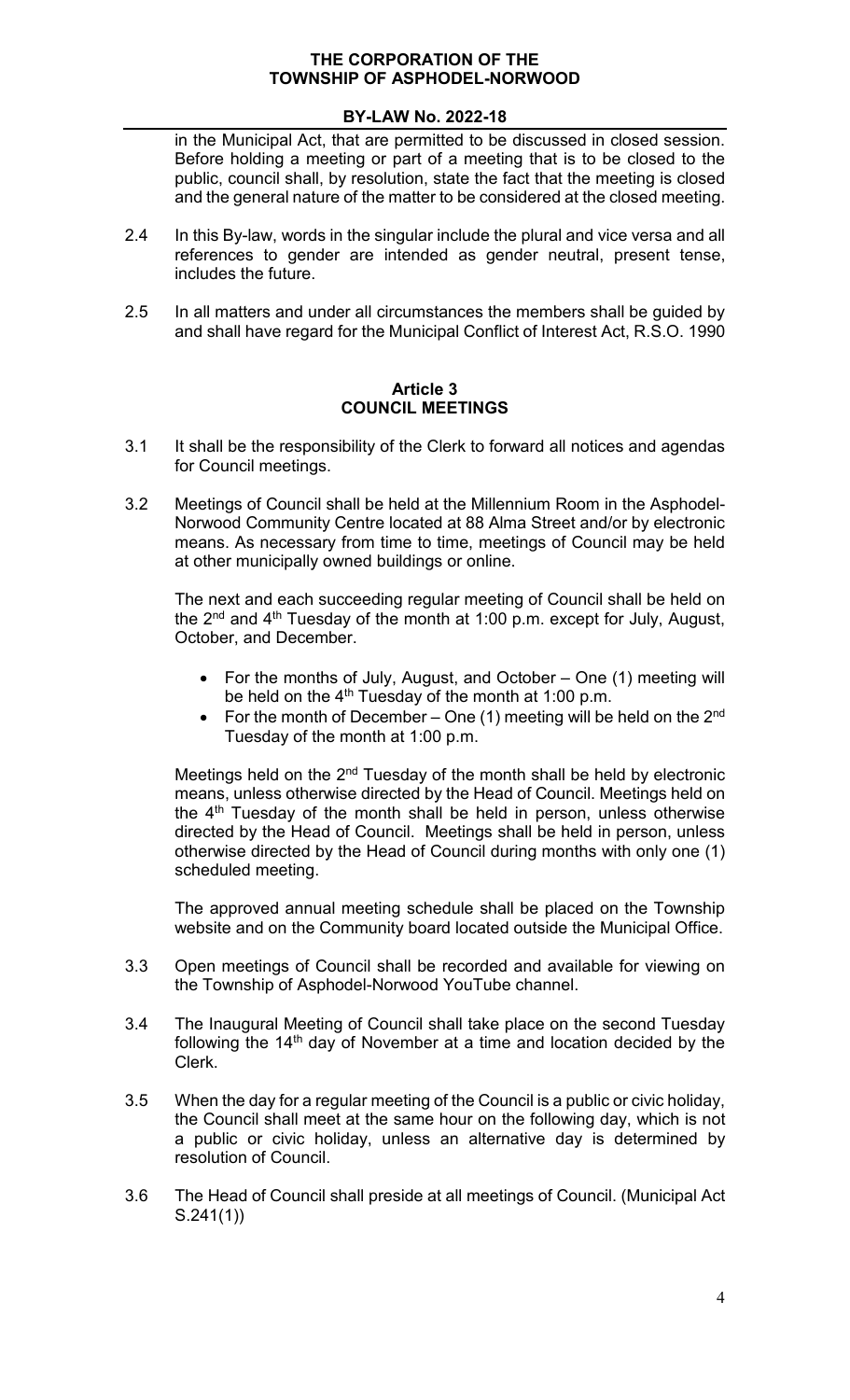# **BY-LAW No. 2022-18**

- 3.7 In the absence of the Head of Council, the Acting Head of Council (Deputy Mayor) shall be the Presiding Officer. (Municipal Act S. 242). (Also see article no. 9: Absence of Presiding Officer).
- 3.8 If a Council member is going to be absent from a meeting, notification must be given to the Clerk as soon as is practicable as long as it's prior to the commencement of the meeting.
- 3.9 In the event of an exceptional circumstance (e.g. emergency situation, unsafe weather, or where the Clerk becomes aware that quorum will not be met) the Head of Council, or the Acting Head of Council can cancel a scheduled meeting and seek input from the members on an alternate date/time, if required. The Clerk shall notify Council members of the cancellation and any other relevant parties as soon as possible and post notice of the cancellation on the Township's website, social media accounts, and on the Council Chambers door.
- 3.10 Members of the public attending a meeting shall respect the decorum of Council, shall not display signs or placards, and refrain from speaking disrespectfully, using offensive language, public outbursts, shouting or behaviour which disrupts the debate, discussion, and/or general proceedings of the Council.

# **Article 4 SPECIAL MEETINGS**

- <span id="page-5-0"></span>4.1 The Head of Council may at any time summon a special meeting of Council or upon receipt of the petition of the majority of the members of the Council, the Clerk shall summon a special meeting for the purpose and at the time mentioned in the petition. (Municipal Act S.240).
- 4.2 Notice of all special meetings of Council shall be given to the members, either verbally, via email or in writing, through the Clerk's Office.
- 4.3 The notice calling a special meeting of the Council shall state the business to be considered at the special meeting and no business other than stated in the notice shall be considered at such meeting. (Municipal Act S. 240)

### **Article 5 NOTICE OF MEETINGS**

<span id="page-5-1"></span>5.1 Notice of all Council meetings (regular, special, public) shall be made by means of posting the information on the Community board located outside the Municipal Office, on the Township's website, and/or other available media and communication resources as deemed necessary by the Clerk a minimum of forty-eight (48) hours in advance.

Notice will include the time, location, and issues to be discussed.

Notice of all regular electronic meetings shall be made by means of posting the information on the Community board located outside the Municipal Office, on the Township's website, and/or other available media, and communication resources as deemed necessary by the Clerk a minimum of seven (7) days in advance.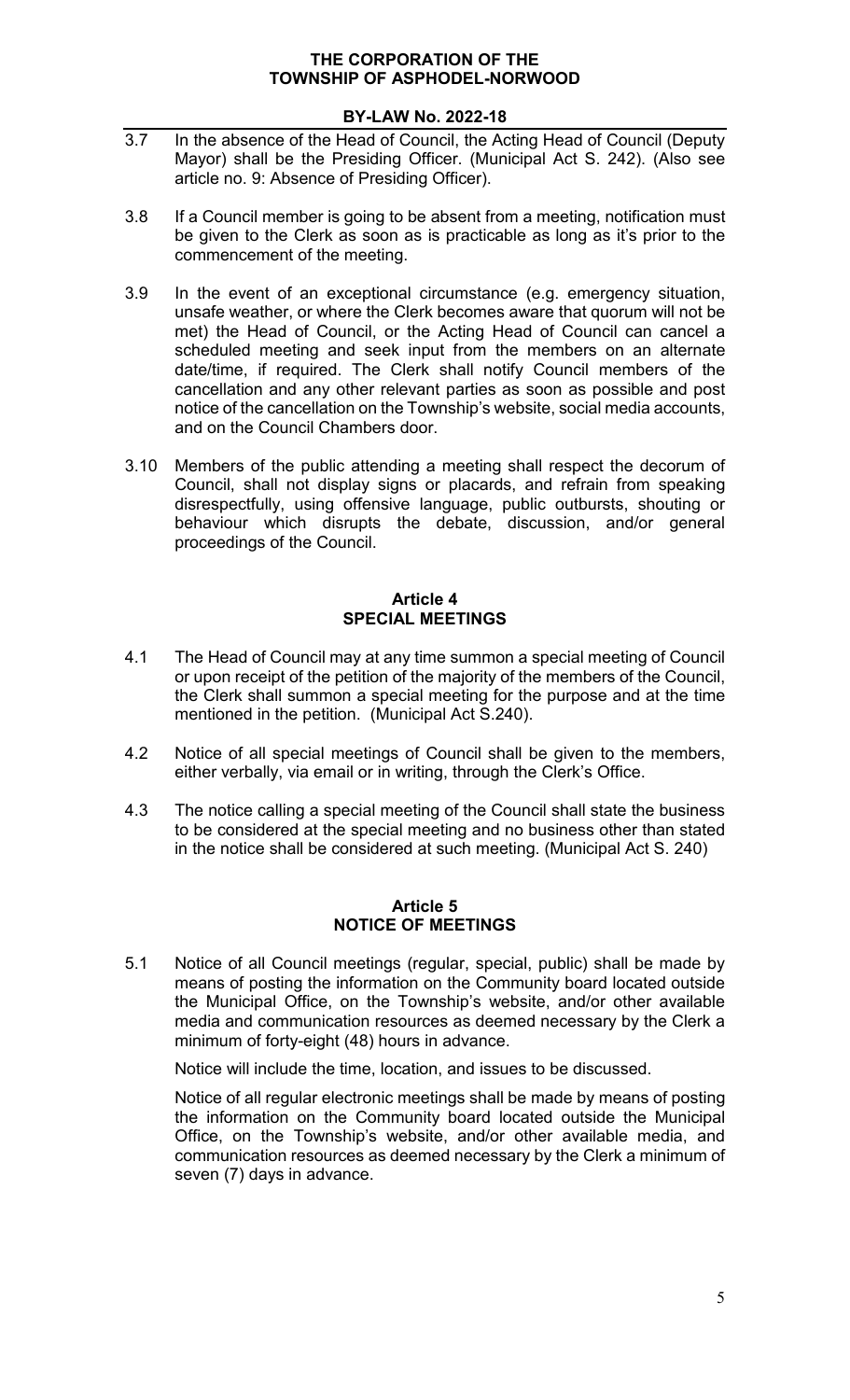# **Article 6 EMERGENCY MEETINGS**

- <span id="page-6-0"></span>6.1 Notwithstanding any other provision of this By-law, an Emergency Meeting of Council may be called by the Head of Council without written notice to deal with an emergency or extraordinary situation, provided that an attempt has been made by the Clerk to notify the members about the meeting as soon as possible and in the most expedient manner available.
- 6.2 The only business to be dealt with at an Emergency Meeting shall be business dealing directly with the emergency or extraordinary situation.
- 6.3 The lack of receipt of a notice, or an agenda for an Emergency Meeting by any member shall not affect the validity of the Emergency Meeting or any action taken thereat.

### **Article 7 CLOSED MEETINGS**

- <span id="page-6-1"></span>7.1 Except as provided in this section, all Council and Committee meetings shall be open to the public. (Municipal Act S.239(1))
- 7.2 Meetings or portion thereof, may be held in Closed Session only in accordance with the Municipal Act. In accordance with Section 239 (2) of the Municipal Act, the only matters to be considered in Closed Session are as follows:
	- a) The security of the property of the Township or local board;
	- b) Personal matters about an identifiable individual, including municipal or local board employees;
	- c) A proposed or pending acquisition or disposition of land by the municipality or local board;
	- d) Labour relations or employee negotiations;
	- e) Litigation or potential litigation, including matters before administrative tribunals affecting the municipality or local board;
	- f) Advice that is subject to solicitor-client privilege, including communications necessary for that purpose;
	- g) A matter in respect of which a Council, board, committee or other body may hold a closed meeting under another Act;
	- h) Information explicitly supplied in confidence to the municipality or local board by Canada, a province or territory or a Crown agency of any of them;
	- i) A trade secret or scientific, technical, commercial, financial or labour relations information, supplied in confidence to the municipality or local board, which if disclosed, could reasonably be expected to prejudice significantly the competitive position or interfere significantly with the contractual or other negotiations of a person, group of persons, or organization;
	- j) A trade secret or scientific, technical, commercial, financial information that belongs to the municipality or local board and has monetary value or potential monetary value; or
	- k) A position, plan, procedure, criteria or instruction to be applied to any negotiations carried on or to be carried on by or on behalf of the municipality or local board.
- 7.3 Under other criteria in Section 239 (3) a meeting or part of a meeting shall be closed to the public if the subject matter being considered is,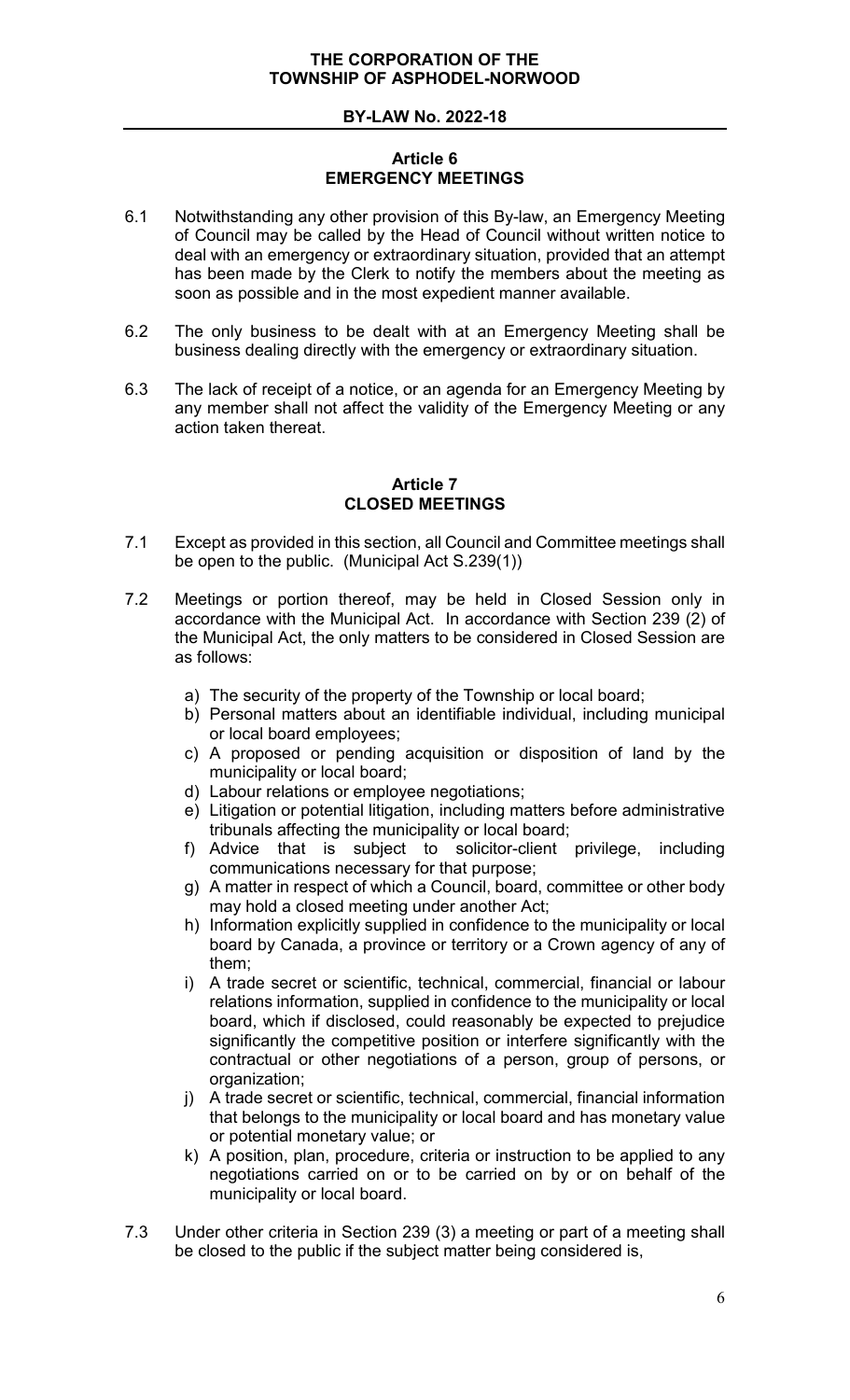# **BY-LAW No. 2022-18**

- a) request under the Municipal Freedom or Information and Protection of Privacy Act, if the council, board, commission or other body is the head of an institution for the purposes of that Act; or
- b) An ongoing investigation respecting the municipality, a local board or a municipally-controlled corporation by the Ombudsman appointed under the Ombudsman Act, an Ombudsman referred to in subsection 223.13 (1) of this Act, or the investigator referred to in subsection 239.2 (1). 2014, c. 13, Sched.9, s. 22
- 7.4 Under Section 239 (3.1) a meeting of a council or local board or of a committee of either of them may be closed to the public if the following conditions are both satisfied:
	- a) The meeting is held for the purpose of education or training the members
	- b) At the meeting, no member discusses or otherwise deals with any matter in a way that materially advances the business or decision-making of the council, local board or committee
- 7.5 Prior to moving to Closed Session for one of the reasons listed in Section 19, Council, local board or committee shall pass a motion in open session stating:
	- a) The fact of the holding of the Closed Session and that the Council, local board or committee is convening into Closed Session, and
	- b) The general nature of the matters to be considered at the Closed Session. (Municipal Act S.239(4))

In order to clarify the procedures set out in this section, the resolution to move into a Closed Session under Section 239 (4) of the Municipal Act shall list each item or matter to be considered in a meeting, or portion of a meeting, closed to the public by citing the appropriate legislative exemption under Sections 239 (2) or (3) together with a brief description of the general nature of the matter to be considered in the Closed Session.

In addition, the resolution to reconvene the open portion of the meeting shall list each matter or item considered in the Closed Session together with a brief report on each matter or item by the presiding officer or chairperson of the council or local board or committee respectively.

- 7.6 The Clerk shall have the Closed Session agenda and minutes prepared, identifying the qualifying section of the Municipal Act under which each matter is to be considered in Closed Session. (Municipal Act S.239(2))
- 7.7 The Closed Session agenda package shall be available for review by members of Council after 2:00 p.m. on the Monday prior to the meeting of Council, in the presence of the Clerk. This written information shall only be distributed to members during the Closed Session.
- 7.8 Closed Session agenda packages shall remain confidential.
- 7.9 Closed Session agenda packages shall be returned to the Clerk at the conclusion of each meeting.

### **Article 8 ELECTRONIC PARTICIPATION AT MEETINGS**

<span id="page-7-0"></span>8.1 Notwithstanding the provisions of this By-law, a Member of Council may participate electronically in a meeting that is either open or closed to the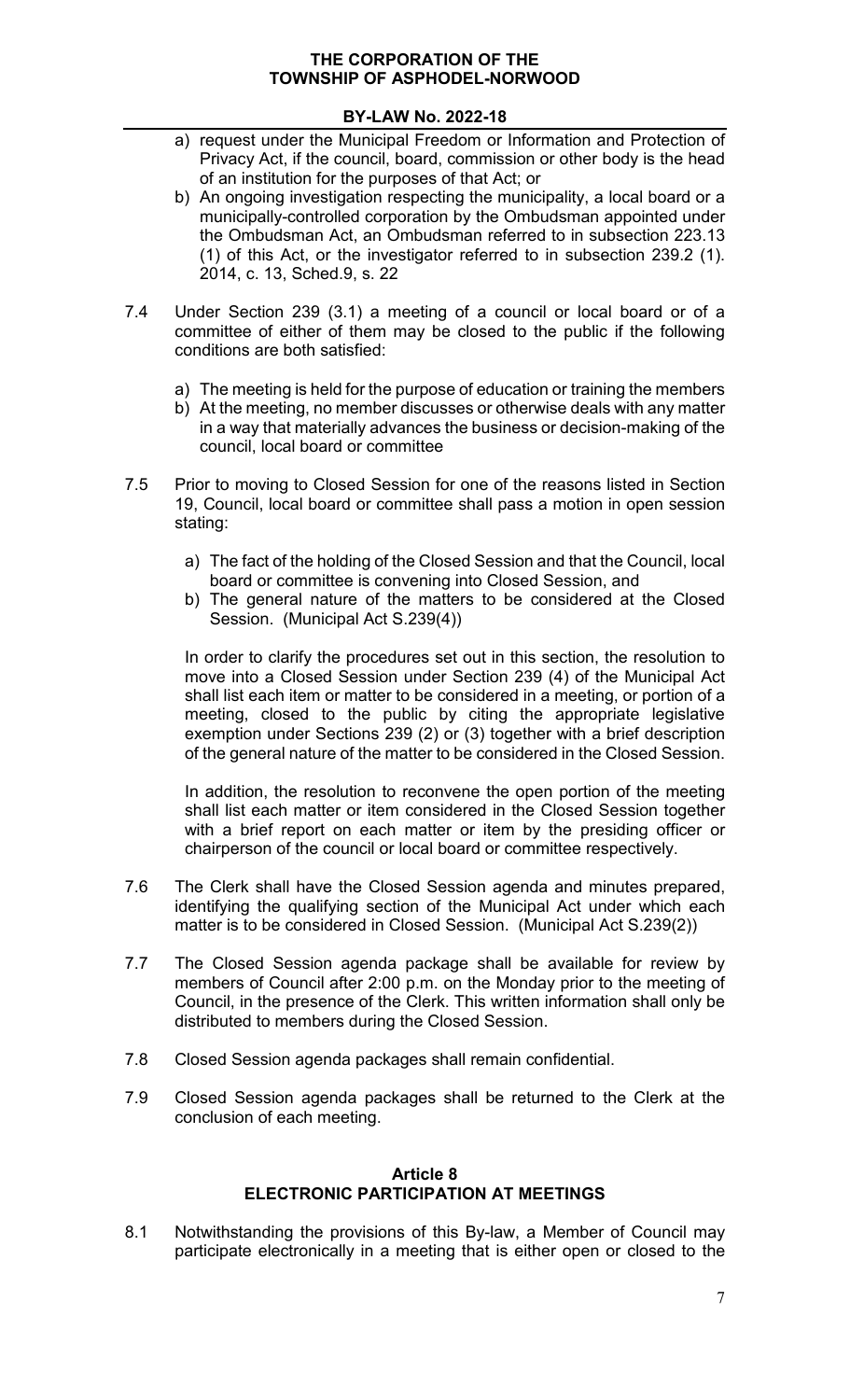# **BY-LAW No. 2022-18**

public with prior approval from the Head of Council and in doing so may be counted for the purposes of quorum.

- 8.2 A member who intends to participate in a meeting by electronic means must give to the Clerk and Head of Council notice of the member's intention as soon as is practicable; and in any event by 4:30 p.m. on the day prior to the the meeting to ensure the proper technology is enabled to make electronic participation available. Failing which the member is not entitled to participate in the meeting by electronic means.
- 8.3 The use of cameras, lighting equipment, television cameras, and any other device mechanical, electronic, or of similar nature used for transcribing or recording proceedings by auditory or visual means may be permitted by resolution of Council and upon such conditions as Council deems necessary.
- 8.4 The Clerk or designate may provide for the electronic participation of Staff, including electronic participation of the Clerk or designate.
- 8.5 In the event that members of the public are not permitted to attend a meeting of Council and electronic participation of the public cannot be facilitated due to an emergency (i.e. pandemic), the public will be requested to provide their comments in writing to the Clerk at least three (3) hours prior to the meeting. Any Special or Emergency Meeting of Council will not allow for public comment submissions.
- 8.6 In the event a connection/service interruption occurs that affects quorum of the meeting, the Chairperson may recess the meeting for up to 15 minutes to regain quorum. If quorum is not achieved, the meeting is adjourned.
- 8.7 Electronic meetings may be conducted during an Emergency and/or at the discretion of the Clerk and Head of Council. Electronic meetings may be conducted via teleconference.

#### **Article 9 ABSENCE OF PRESIDING OFFICER**

<span id="page-8-0"></span>9.1 Should the Head of Council not attend within five (5) minutes after the time appointed for a meeting of Council and the Acting Head of Council is not present to assume the role of Presiding Officer, the Clerk shall call the members to order and a Presiding Officer shall be appointed from among the members present, and he/she shall preside until the arrival of the Head of Council or the Acting Head of Council and while so presiding shall have all the powers of the Head of Council. (Municipal Act S.242)

#### **Article 10 CALLING OF MEETING TO ORDER AND QUORUM**

- <span id="page-8-1"></span>10.1 A majority of the whole number of members required to constitute a Council is necessary to form a quorum. (Municipal Act S.237(1))
- 10.2 As soon after the hour fixed for the holding of a meeting of the Council and if a quorum is present, the Head of Council shall take the Chair and call the meeting to order.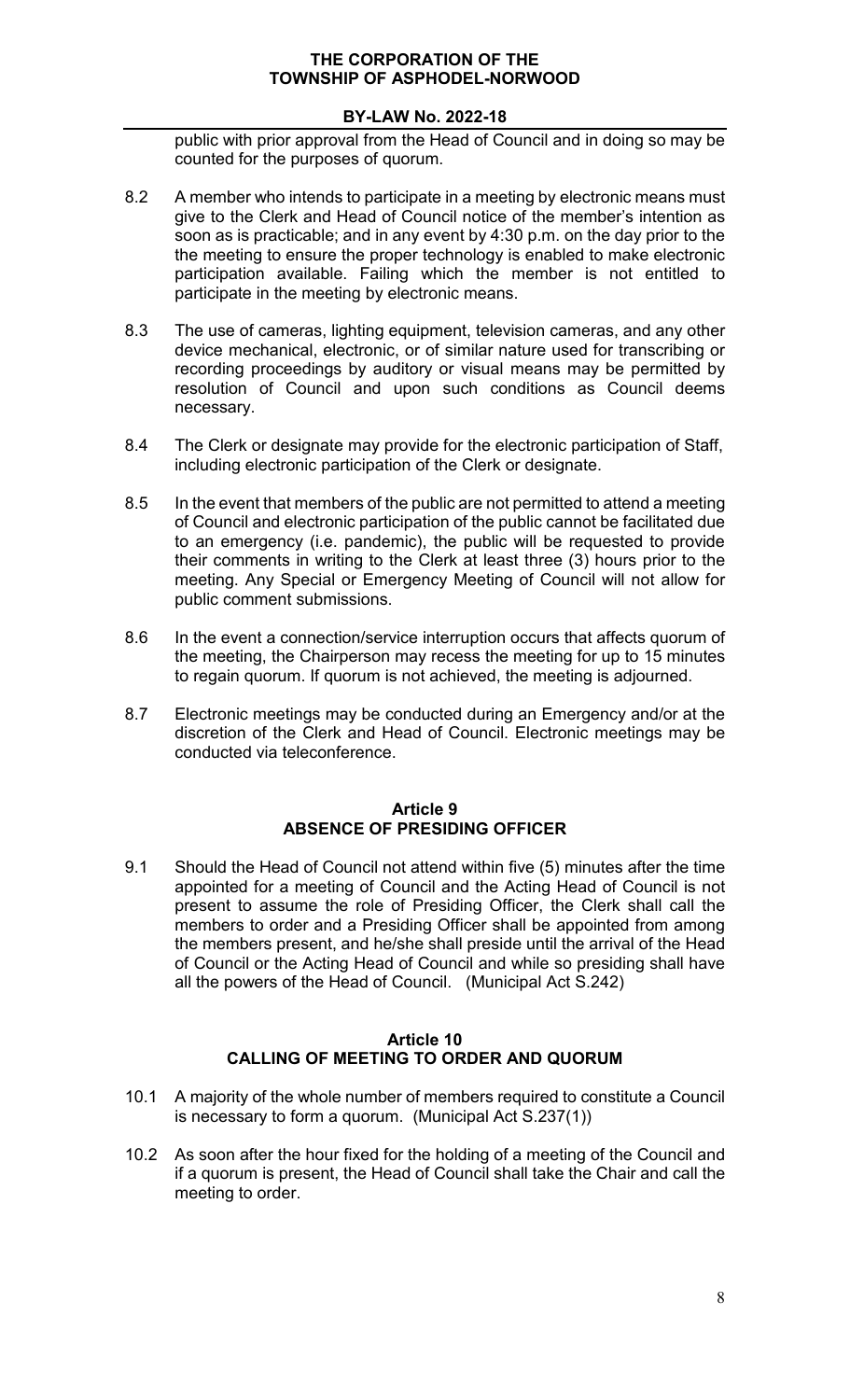# **Article 11 NO QUORUM**

<span id="page-9-0"></span>11.1 If no quorum is present 30 minutes after the time appointed for a meeting of the Council, the Clerk shall record the names of the members present and the meeting shall stand adjourned until the date of the next regular meeting or until a special meeting is called by the Presiding Officer.

# **Article 12 CURFEW**

<span id="page-9-1"></span>12.1 No item of business, with the exception of the confirming By-law and a motion to adjourn, may be dealt with at a Council meeting **after 5:00 p.m.** unless the time for adjournment is extended by resolution of Council passed by **majority vote**.

# **Article 13 RECESS**

- <span id="page-9-2"></span>13.1 A recess shall be convened either by motion or at the discretion of the Chairperson.
- 13.2 A motion to recess when other business is before the meeting shall specify the length of time of the recess.
- 13.3 A motion to recess when other business is before the meeting shall not be debatable and shall only be amendable with respect to the length of the recess.
- 13.4 A motion to recess when other business is before the meeting shall not have a motion to reconsider applied to it.

# **Article 14 CONDUCT OF PROCEEDINGS**

- <span id="page-9-3"></span>14.1 It shall be the duty of the Head of Council or other Presiding Officer:
	- a) to open the meeting of Council by taking the Chair and calling the members to order;
	- b) to remind Council of the Municipal Conflict of Interest Act legislation requiring a member to make a declaration of pecuniary interest and to refrain from participating in and/or voting on subject matter;
	- c) to announce the business before the Council in the order in which it is to be acted upon;
	- d) to inform any public present at the meeting regarding the provisions with respect to "Deputations" and other rules of conduct in connection with the operation of the meeting;
	- e) to receive and submit in the proper manner all motions presented by members of Council;
	- f) to put to vote all questions which are regularly moved and seconded, or necessarily arise in the course of the proceedings and to announce the result, except in the case of a recorded vote when the Clerk will announce the result;
	- g) to decline to put to vote motions which infringe upon the rules of procedure;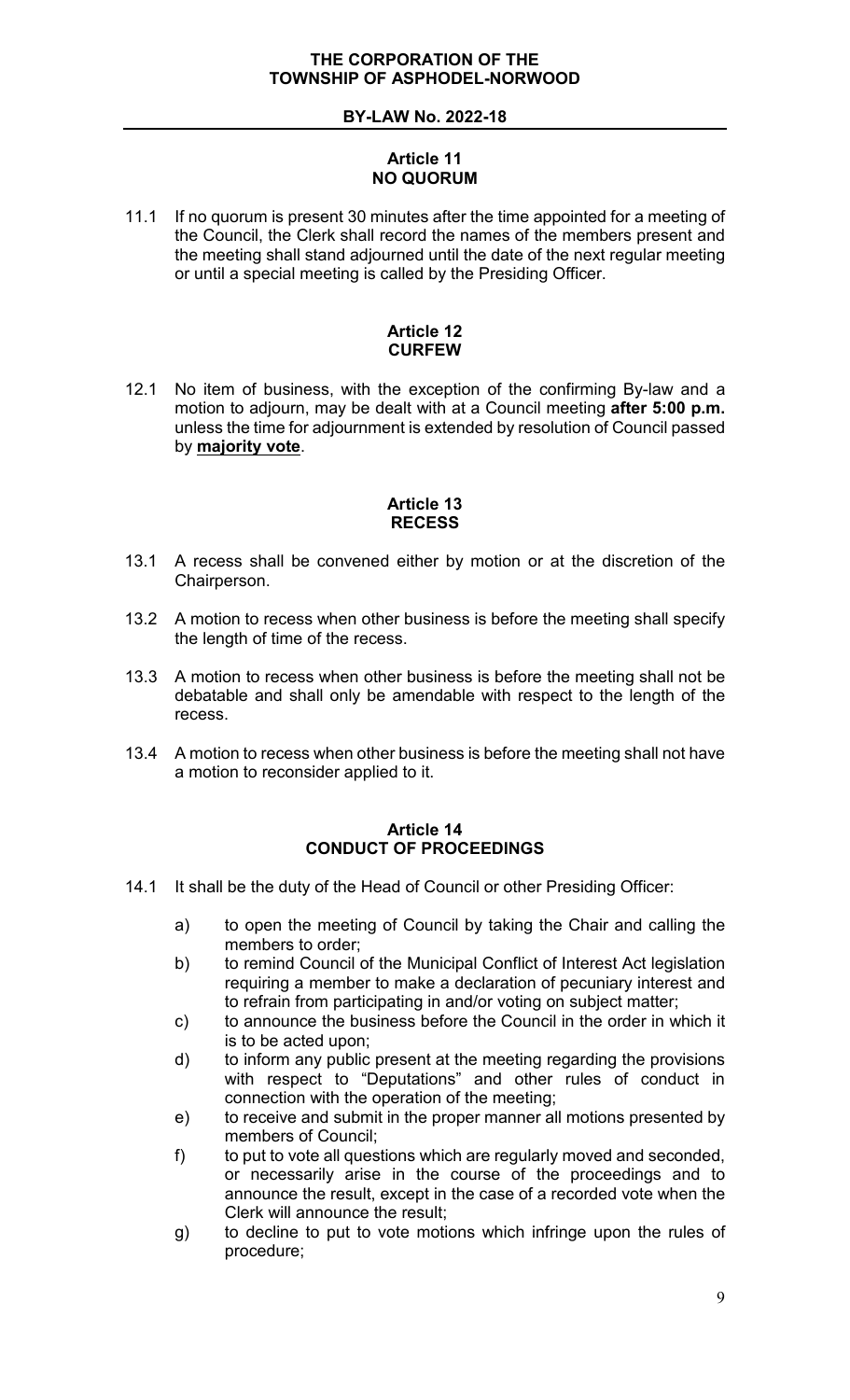# **BY-LAW No. 2022-18**

- h) to restrain the members within the rules of order when engaged in debate;
- i) to enforce on all occasions, the observance of respect, order and decorum among the members; decide questions of order (subject to an appeal to council by any member) and, without unnecessary comment, cite the rule or authority applicable to the case if called upon to do so;
- j) to call by name any member persisting in breach of the rules or order of the Council thereby ordering him/her to vacate the Council Chambers;
- k) to receive all messages and other communications addressed to Council and announce them to the Council, provided that no message or communication shall be received unless it is signed by the author and the author's address is disclosed;
- l) to authenticate, by his/her signature when necessary, all By-laws, resolutions and minutes of the Council;
- m) to inform the Council when necessary or when referred to for the purpose, on a point of usage;
- n) to represent and support the Council declaring its will, and implicitly obeying its decisions in all things;
- o) to ensure that the decisions of Council are in conformity with the laws and By-laws governing the activities of the Council;
- p) may vote on all questions and when so doing, shall vote last, except where disqualified to vote by reason of interest, or if a recorded vote was requested. (Municipal Act S. 246);
- q) to adjourn the meeting when the business is concluded;
- r) to adjourn the meeting without questions being put in the case of grave disorder arising in the Council Chamber.
- 14.2 The Head of Council or other Presiding Officer may expel any person for improper conduct at a meeting. (Municipal Act S.241(2))
- 14.3 The Presiding Officer may take part in any debate without leaving the Chair. If the Presiding Officer desires to introduce a motion or By-law, he/she shall leave the Chair for that purpose and shall call on another member of Council to fill his/her place until he/she resumes the Chair. Said member called to take the Chair shall accept the Chair unless said member has a bona fide reason not to accept the Chair.

### **Article 15 AGENDA**

- <span id="page-10-0"></span>15.1 The Clerk shall have prepared and printed for the use of the members at the regular meetings of Council, an agenda under the following headings:
	- **1) Call to Order**
	- **2) Land Acknowledgement**\*
	- **3) Moment of Silent Reflection\*\***
	- **4) Declaration of Pecuniary Interest**
	- **5) Approval of the Agenda**
	- **6) Minutes and Notes of Meetings**
	- **7) Business Arising from the Minutes**
	- **8) Consent Agenda**
	- **9) Delegations/Presentations**
	- **10) Staff & Committee Reports**
	- **11) Correspondence – For Action**
	- **12) Correspondence – For Information**
	- **13) Council Liaison Report\*\*\***
	- **14) CAO/Clerk/Treasurer List**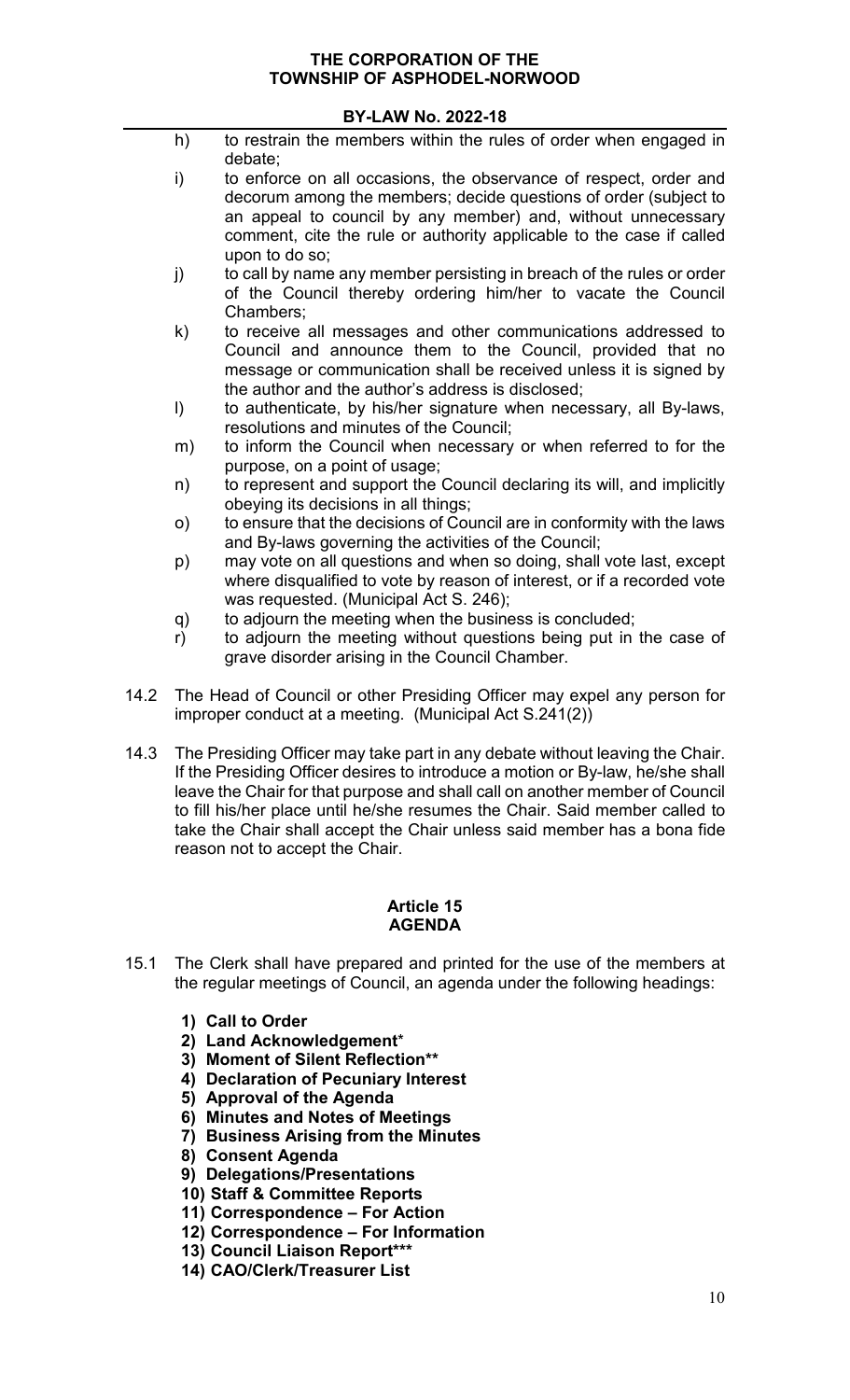### **BY-LAW No. 2022-18**

- **15) Notice of Motions**
- **16) General Business**
- **17) Closed Session**
- **18) Rise from Closed Session with or without a Report**
- **19) By-laws**
- **20) Confirming By-law**
- **21) Future Meeting Schedule\*\*\*\***
- **22) Adjournment**

\*To be read aloud by the Head of Council or their designate:

"We respectfully acknowledge that the Township of Asphodel-Norwood is located on the Treaty 20 Michi Saagiig (Mitch-ee Sawgee) territory and in the traditional territory of the Michi Saagiig and Chippewa (Chi-puh-waa) Nations, collectively known as the Williams Treaties First Nations, which include: Curve Lake, Hiawatha, Alderville, Scugog Island, Rama, Beausoleil, and Georgina Island First Nations.

We respectfully acknowledge that the Williams Treaties First Nations are the stewards and caretakers of these lands and waters in perpetuity, and that they continue to maintain this responsibility to ensure their health and integrity for generations to come."

\*\*The moment of silent reflection allows the opportunity for the members of Council and municipal staff to mentally prepare for the meeting ahead, it is to be acknowledged as gesture of respect and contemplation.

\*\*\*The Mayor and Members of Council shall provide their Mayor and Councillor Liaison Reports in writing to the Clerk on the Wednesday prior to the agenda being prepared or present verbally at each Council meeting. All written correspondence and verbal discussion will pertain to the Township of Asphodel-Norwood Boards and Committees, Peterborough County Council, and Council approved conferences and seminars only.

The information presented during this section of the meeting will be for information only and will not require a decision of Council.

\*\*\*\*The Future Meeting Schedule will include two (2) months of future Council meetings, Council appointed committee meetings and local board meetings.

The business of Council shall be taken up in the order as listed on the agenda unless otherwise directed by the Head of Council.

# **Article 16 AGENDA MATERIAL AND ORDER OF BUSINESS**

- <span id="page-11-0"></span>16.1 The Clerk shall prepare agendas of the Council meetings as assigned.
- 16.2 The Clerk may prepare a supplementary agenda in order to deal with urgent or priority matters only.
- 16.3 All material to be included in the agenda shall be delivered to the Clerk not later than 12:00 p.m. six (6) days prior to the meeting date.
- 16.4 **Correspondence** shall be divided into two (2) sections as follows, Correspondence for Information (as detailed on the Consent Agenda) and Correspondence for Action.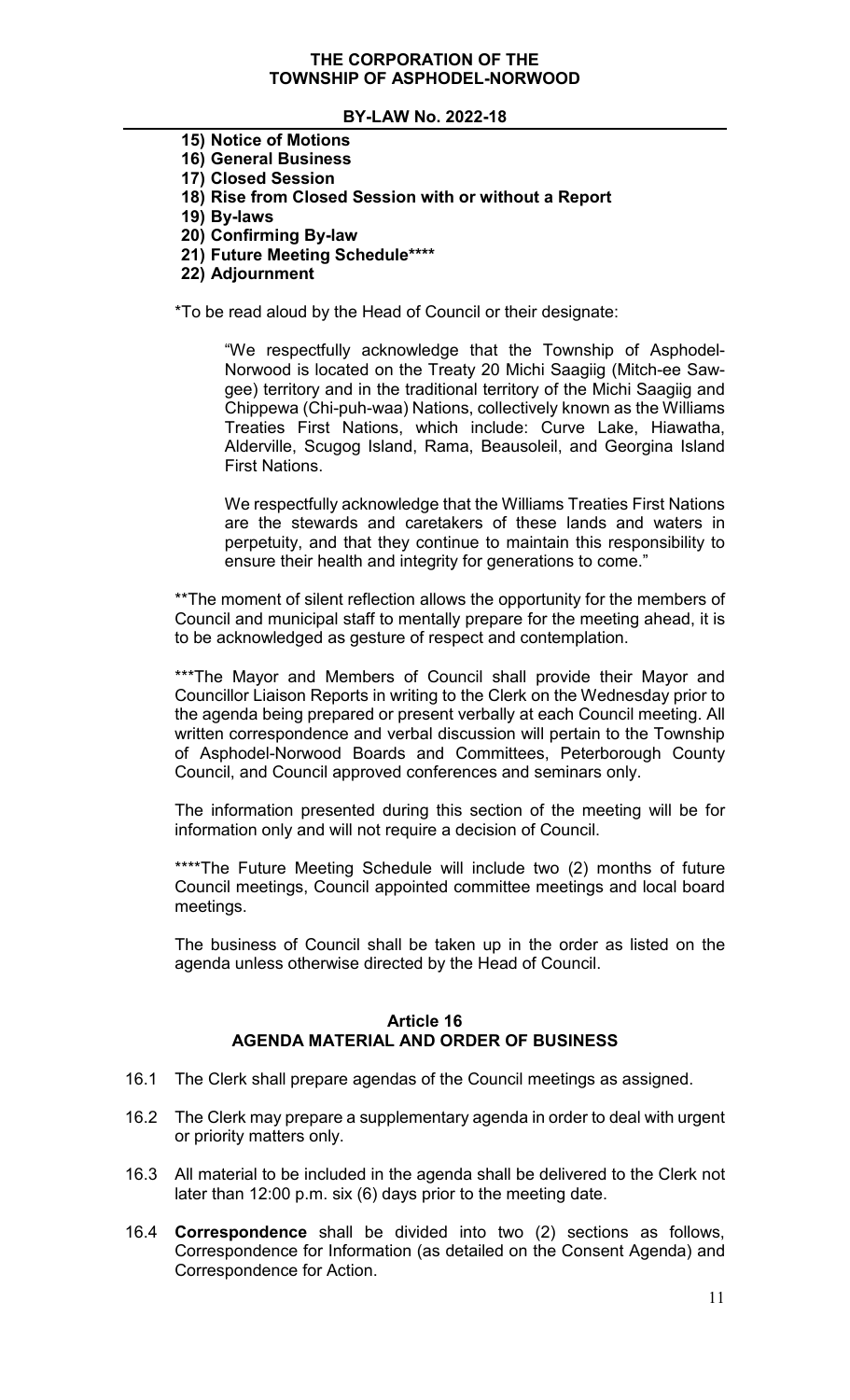16.5 Agenda packages will be available by 4:30 p.m. on the Friday prior to Council meetings on the Township website.

### **Article 17 CONSENT AGENDA**

<span id="page-12-0"></span>17.1 A list of items on the agenda containing recommendations from the Clerk as to their disposition, all of which may be adopted by one motion of Council but any of which may be transferred to the regular agenda for consideration upon the request of a member of Council. These items may include information items, procedural items, approval of minutes, previously approved decisions, routine matters, correspondence requiring no action, and information reports.

# 17.2 **Minutes**

Minutes shall record:

- a) the place, date, and time of meeting;
- b) the names of the Presiding Officer, or Officers, and the attendance of the members and staff;
- c) the reading if requested, correction, and adoption of the minutes of prior meetings;
- d) all resolutions, decisions, and other proceedings of the meeting without note or comment. (Municipal Act S.228(1)(a))

### **Article 18 PETITIONS AND COMMUNICATIONS**

<span id="page-12-1"></span>18.1 Every communication, including a petition designed to be presented to Council, shall be legibly written or printed and shall not contain any obscene or improper matter or language, and shall be signed by at least one (1) person and filed with the Clerk. In addition, such communication must include the name and address of at least one of the authors.

#### **Article 19 DELEGATIONS/PRESENTATIONS**

- <span id="page-12-2"></span>19.1 Any delegation that wishes to address Council for the purpose of making a verbal presentation to Council, will complete and sign a "Delegation Request Form" and submit it to the Clerk not less than six (6) days prior to the meeting. If, in the opinion of the Clerk or his/her designate, the request provided does not contain a sufficiently clear statement of the issues or matters to be dealt with at Council or is not signed, the request will be returned for clarification.
- 19.2 Any delegation that has previously appeared before Council regarding the same matter will not be permitted to address Council within six (6) months of the initial visit, unless in the opinion of the Clerk there is new information that is pertinent to the matter.
- 19.3 The Clerk, in consultation with the CAO, may refuse a delegation when there has been at least one (1) public meeting held at which the public has been provided the opportunity to make a formal presentation to Council on that particular subject within the previous six (6) months.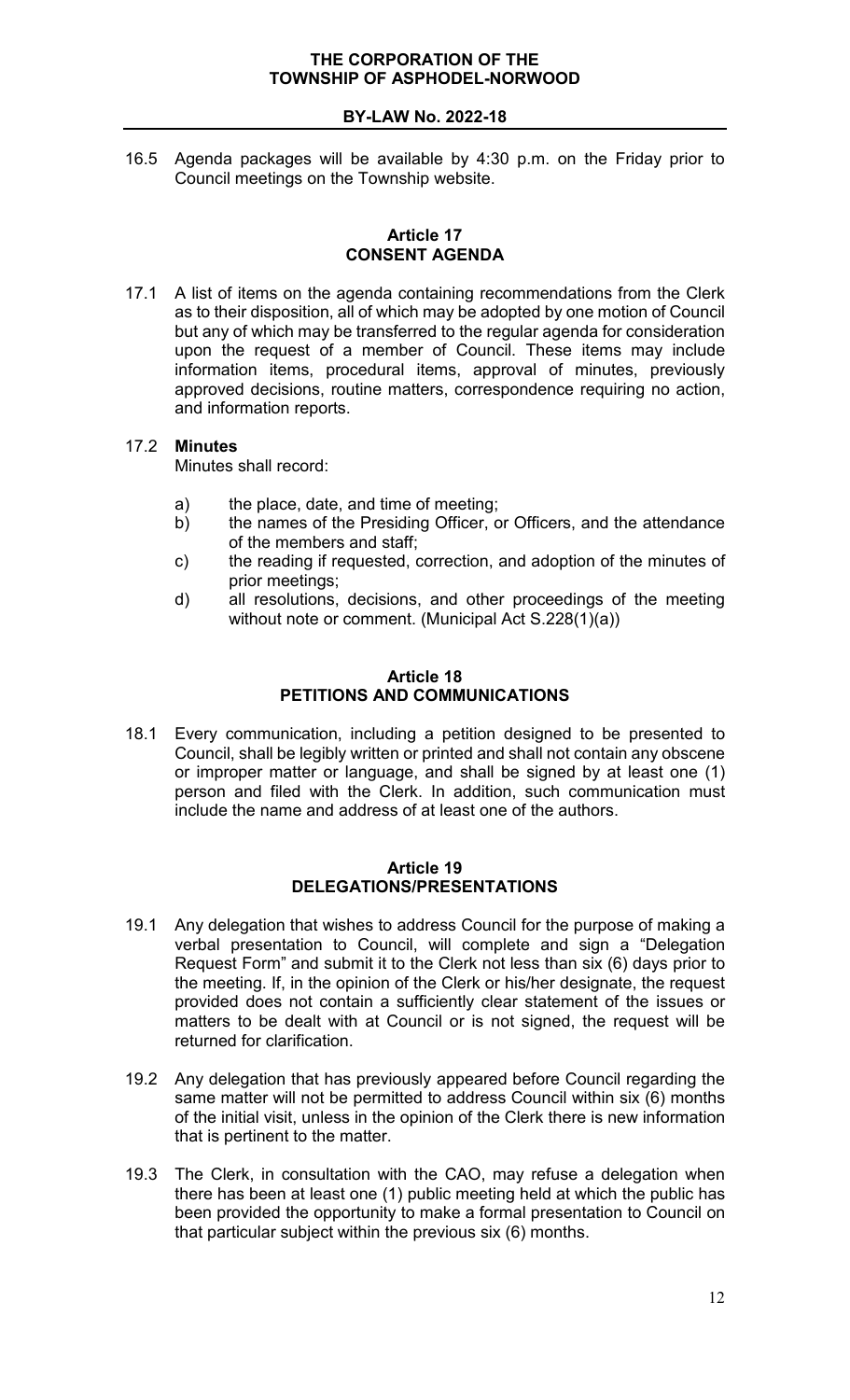# **BY-LAW No. 2022-18**

- 19.4 Written material to be distributed to Council should be submitted to the Clerk by 12:00 p.m. noon on the Wednesday prior to the Council meeting.
- 19.5 Pre-recorded video/audio will not be accepted in place of a delegation address. Delegates/presenters shall appear in-person or via electronic means.
- 19.6 Delegations/Presentations shall be limited to a number of three (3) per meeting or at the discretion of the Clerk.
- 19.7 Delegations/Presentations shall be listed on the agenda in the order set by the Clerk.
- 19.8 Delegations/Presentations shall be limited to ten (10) minutes to address Council and will consist of a maximum of two (2) speakers. This time may be extended at the discretion of Council via majority vote.

#### **Article 20 GENERAL BUSINESS**

<span id="page-13-0"></span>20.1 A member may make a motion under general business, which due to its nature cannot be postponed to the next meeting of Council. These items must be of a significant or urgent nature.

### **Article 21 READING OF BY-LAWS AND PROCEEDINGS THEREON**

- <span id="page-13-1"></span>21.1 No By-law except a By-law to confirm the proceedings of Council shall be presented to Council unless the subject matter thereof has been considered and approved by Council.
- 21.2 Every By-law shall be identified upon motion by a member specifying the title or a short description to the Council.
- 21.3 Every By-law when introduced shall be in typewritten form and shall contain no blanks except such as may be required to conform to accepted procedure or to comply with provisions of any relevant Act.
- 21.4 A copy of any proposed By-law will be given to all council members in the agenda package prior to the meeting at which it is to be considered.
- 21.5 All major Agreements entered into by the Township of Asphodel-Norwood must be approved by By-law and the agreement shall form part of and be included as a Schedule to the By-law for safekeeping.
- 21.6 Every By-law shall be given three (3) readings prior to passage.
- 21.7 The first and second readings of a By-law shall be decided without amendment or debate.
- 21.8 A member of Council may introduce all three (3) readings of a By-law within the same motion.
- 21.9 If Council so determines, a By-law may be taken as read.
- 21.10 The Clerk shall set out on all By-laws enacted by Council the date of the readings thereof.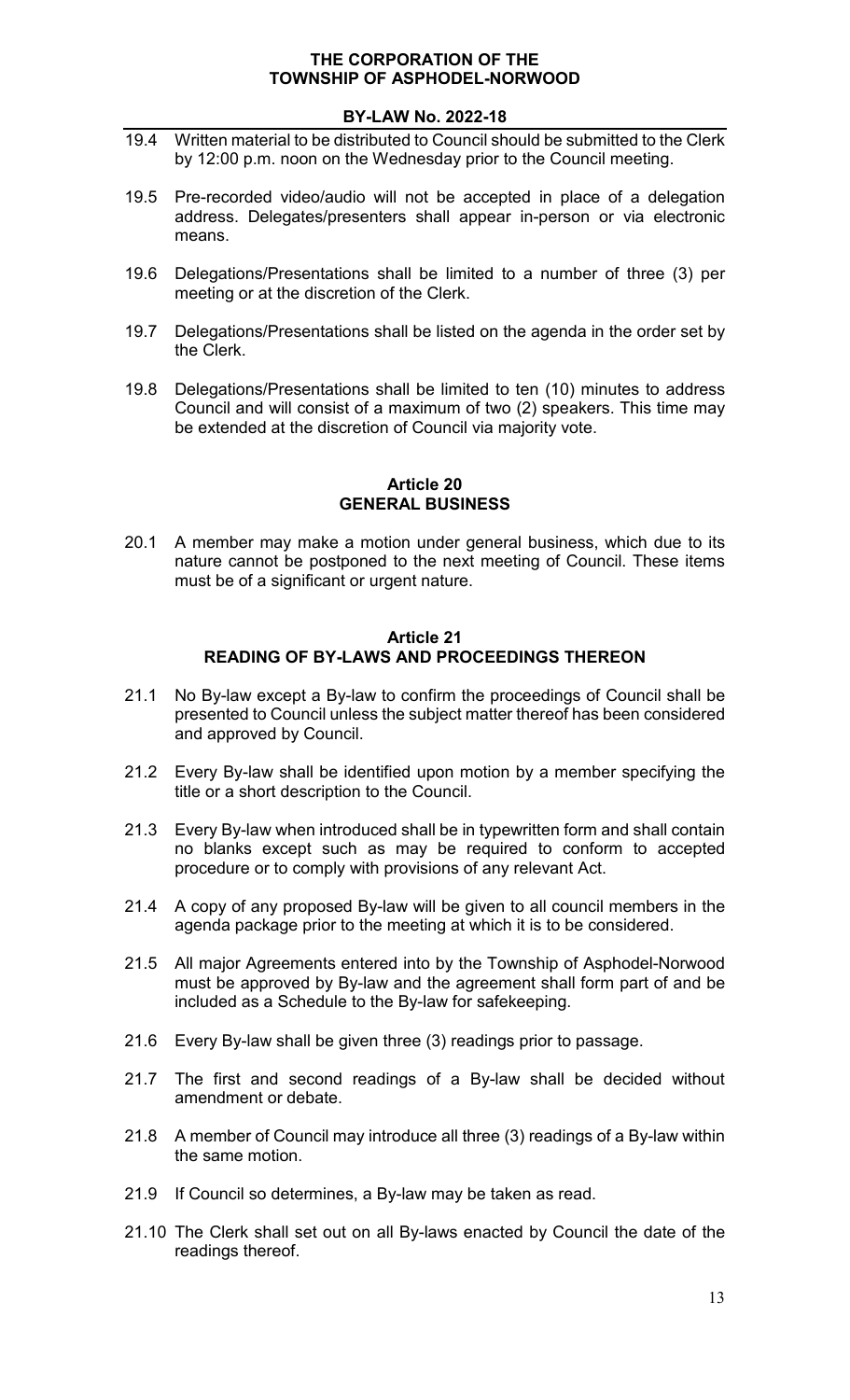# **BY-LAW No. 2022-18**

- 21.11 Every By-law enacted by the Council shall be numbered and dated and shall be embossed with the seal of the Corporation and signed by the Clerk and the Presiding Officer, and shall be deposited by the Clerk in the Township vault or any other place appointed for the purpose of security and safekeeping.
- 21.12 Any proposed By-law may be referred to a committee, manager(s) or other officer of the Corporation for review and comment, including the Solicitor for the Township.

### **Article 22 CONFIRMING BY-LAW**

- <span id="page-14-0"></span>22.1 At the conclusion of all regular meetings of the Council and prior to adjournment, a Confirming By-law shall be brought forward to confirm the actions of the Council at that meeting in respect of each motion, resolution and other action taken.
- 22.2 A confirmation By-law when introduced, shall be taken as having been given three (3) readings and shall be voted on without debate.

### **Article 23 MOTIONS**

- <span id="page-14-1"></span>23.1 Any motion may be introduced without notice if Council, without debate, agrees on a majority vote to dispense with notice provisions.
- 23.2 A member may introduce a motion at a meeting regarding a matter that would not otherwise be considered by Council at such meeting. Insofar as is practicable, notice of motions shall be given in writing to the Clerk not later than 4:30 p.m. six (6) days prior to the next regular meeting so that the matter may be included in the agenda. A notice of motion shall not be considered or otherwise disposed of by the Council unless the mover of the motion is in attendance at the meeting.
- 23.3 Presentation of Motion When a motion is presented in Council in writing, it shall be read or if it is a motion which may be presented orally, it shall be stated by the Presiding Officer or the Clerk before debate.
- 23.4 Seconding A motion, apart from a question of privilege, a point of order, or withdrawing a motion must be formally seconded before the Presiding Officer can put the question to the Members. All motions will be recorded in the minutes.
- 23.5 Once read or stated by the Presiding Officer, a motion may not be withdrawn without the consent of the majority of the members.
- 23.6 When a motion is seconded, and at the request of a council member, it may be read or stated by the Clerk before being voted on.
- 23.7 Whenever the Presiding Officer is of the opinion that a motion is contrary to the rules and privileges of the Council, he/she shall apprise the members thereof immediately before putting the question, and shall cite the rule or authority applicable to the case without argument or comment.
- 23.8 A motion to adjourn the Council shall be decided without debate and shall always be in order except;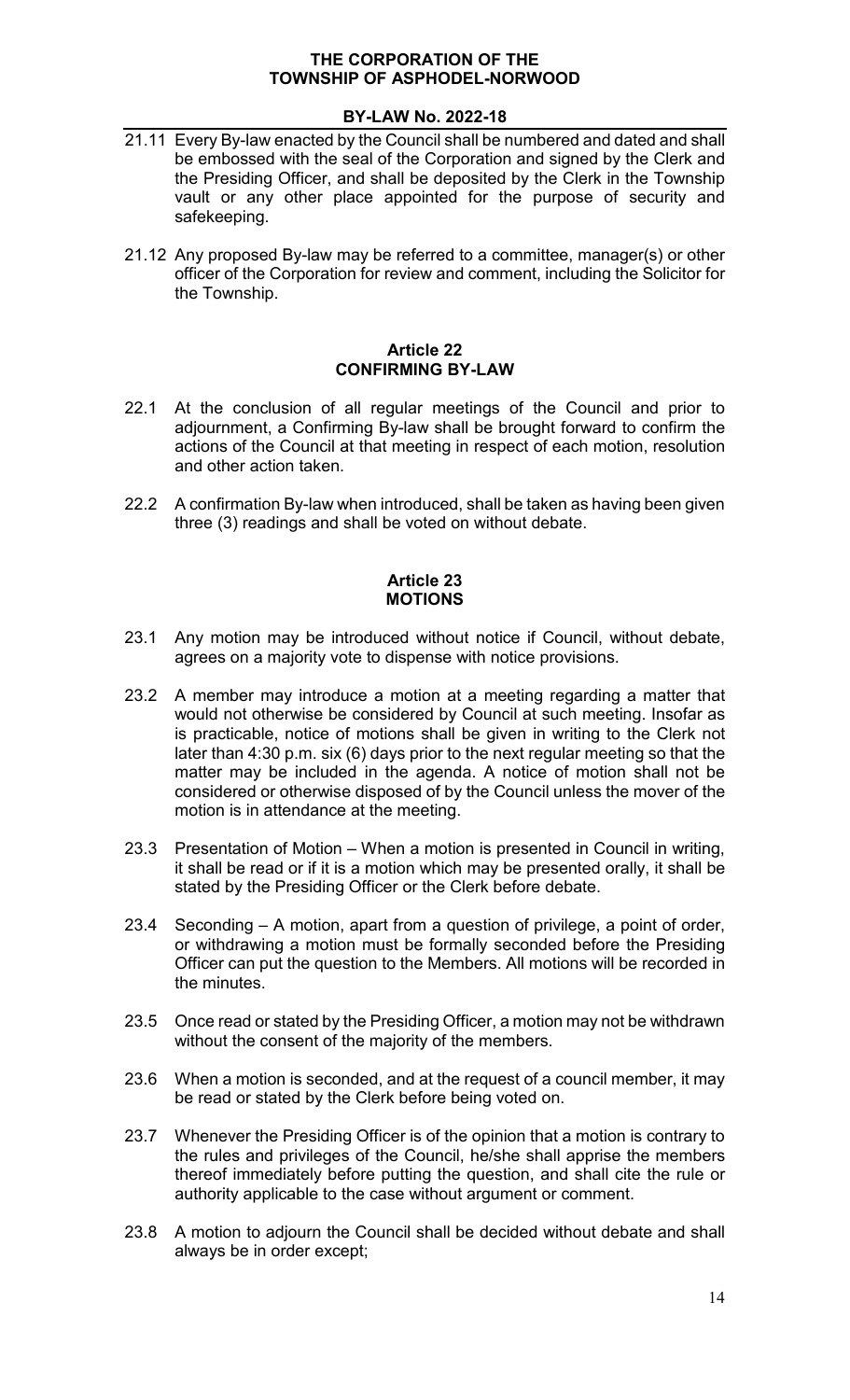# **BY-LAW No. 2022-18**

- a) when a member is in possession of the floor;
- b) when a recorded vote has been called;
- c) when the members are voting;
- d) when it has been decided that the vote be now taken;
- e) when a member has indicated to the Presiding Officer his/her desire to speak on the matter before Council.
- 23.9 The following matters and motions may be introduced orally without written notice and without leave except as otherwise provided by these rules:
	- a) a point of order or personal privilege;
	- b) presentation of petitions;
	- c) to lay on the table (to defer temporarily);
	- d) to postpone indefinitely or to postpone to a specific day;
	- e) to move the previous question (immediate vote on the main motion);
	- f) to adjourn;
	- g) to suspend;
	- h) to amend;
	- i) to suspend the rules of procedure.

### **Article 24 MOTION TO AMEND**

- <span id="page-15-0"></span>a) shall receive disposition of Council before a further amendment or the question;
- b) shall not be further amended more than once provided that further amendments may be made to the main question;
- c) shall be relevant to the question to be received;
- d) shall not be received proposing a direct negative to the question;
- e) shall be put in the reverse order to that in which it was moved.

#### **Article 25 MOTION FOR PREVIOUS QUESTION**

- <span id="page-15-1"></span>a) cannot be amended;
- b) cannot be proposed when there is an amendment under consideration;
- c) shall preclude all further amendments of the main question;
- d) when resolved in the affirmative, the question is to be put forthwith without debate or amendment;
- e) can only be moved in the following words, "that the question be now put";
- f) may be voted against by the mover and the seconder.

### **Article 26 MOTION TO REFER**

<span id="page-15-2"></span>26.1 A motion to refer a question to Committee with or without instructions may be amended but must receive disposition by Council before the question, or an amendment to the question, and when made prior thereto, before decision on a motion for the previous question or postponement.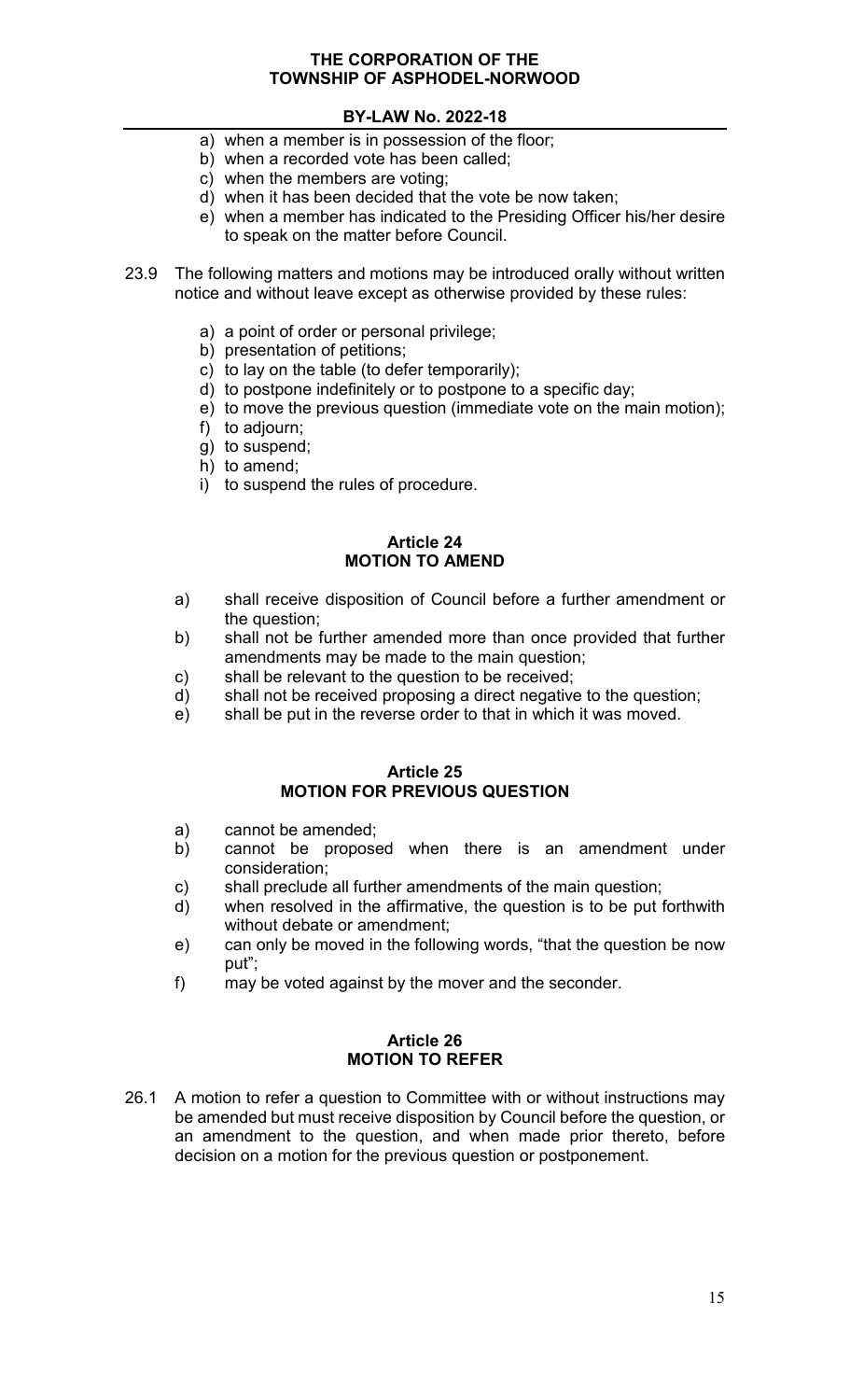# **Article 27 MOTION TO RECONSIDER**

<span id="page-16-0"></span>27.1 A motion to reconsider any matter already disposed of by the same Council shall require a two-thirds (2/3) vote.

### **Article 28 VOTING ON MOTIONS**

- <span id="page-16-1"></span>28.1 Questions Stated – Immediately preceding the taking of the vote, the Presiding Officer may state the question in the form introduced and shall do so if required by a member, except when a motion for the previous question has been resolved in the affirmative.
- 28.2 No Interruption After Question After a question is finally put by the Presiding Officer no member shall speak to the question nor shall any other motion be made until after the vote is taken and the result has been declared.
- 28.3 Unrecorded Vote The manner of determining the decision of the Council on a motion shall be at the discretion of the Presiding Officer and may be by voice, show of hands, standing or otherwise.
- 28.4 Recorded Vote
	- a) When a member present at a meeting at the time of a vote requests immediately before or after the taking of the vote that the vote be recorded, that member would vote first and the remaining members will vote in alphabetical order, except a member who is disqualified from voting by an Act, shall announce his/her vote openly and the clerk shall record each vote. (Municipal Act S.246(1));
	- b) The names of those who voted for and those who voted against shall be noted in the minutes. An abstention is deemed to be a negative vote. The Clerk shall announce the results. (Municipal Act S.246(2))
- 28.5 The Presiding Officer may vote on all questions and when doing so shall vote last unless otherwise prohibited by Statute or during a Recorded Vote.
- 28.6 If the Presiding Officer desires to introduce a motion or By-law, he or she shall leave the Chair for that purpose and shall call upon another member to fill his or her place while the matter is being considered. Upon completion of the matter so introduced, the Presiding Officer shall resume the Chair and preside over the meeting.
- 28.7 Except where otherwise expressly provided by Statute, any question on which there is an equality of votes shall be deemed to be defeated. (Municipal Act S.245)
- 28.8 No vote shall be taken by secret ballot or by any other method of secret voting, and every vote so taken is of no effect.

#### **Article 29 RULES OF DEBATE**

<span id="page-16-2"></span>29.1 Every member prior to speaking to any question or motion shall formally address the Presiding Officer. When two or more members wish to speak,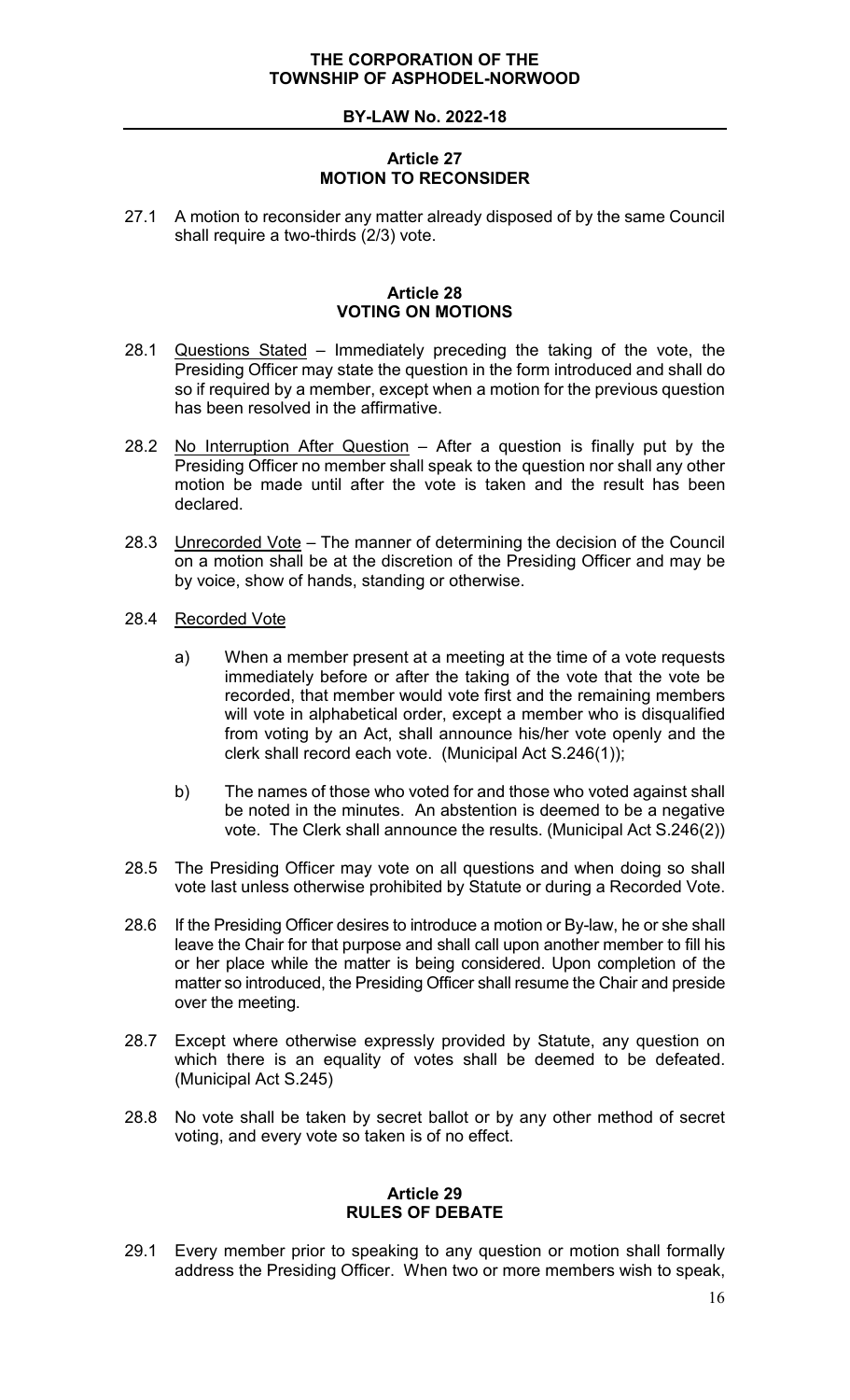# **BY-LAW No. 2022-18**

the Presiding Officer shall designate the member who has the floor, who shall be the member who, in the opinion of the Presiding Officer, first indicated his/her desire to speak. Every member present at a meeting of Council, when a question is put, shall vote thereon unless prohibited by **Statute** 

29.2 When the Presiding Officer calls for the vote on a question, each member shall occupy his/her seat and shall remain in his/her place until the result of the vote has been declared by the Presiding Officer and during such time no member shall walk across the room to speak to any other member or make any noise or disturbance.

When a member is speaking, no other member shall pass between him/her and the Presiding Officer or interrupt him/her except to raise a point of order.

The number of times a member may speak on any question shall be limited to two and no member shall speak more than once until every member who desires to speak shall have spoken, except that a reply shall be allowed to be made only by a member of the Council who has presented the motion to the Council, but not by any member who has moved an amendment or a procedural motion.

No member, without permission of the Council, shall speak to the question or in reply for longer than three (3) minutes.

A member may ask a question only for the purpose of obtaining information relating to the matter under discussion and such question must be stated specifically and asked only of the previous speaker.

When a member has been recognized as the next speaker, then immediately before speaking such member may ask a question of the Presiding Officer or an Official of the Municipality on the matter under discussion but only for the purpose of obtaining information, following which the member shall speak.

Any member may require the question or motion under discussion to be read at any time during the debate but not so as to interrupt a member while speaking.

#### **Article 30 QUESTION OF PRIVILEGE**

- <span id="page-17-0"></span>30.1 Where a Member considers that the integrity, honour, character or dignity of the Mayor, a Member of Council or staff as a whole has been called into question, the Member may, as a matter of privilege, rise at any time, with the consent of the Chairperson, no debate being allowed, for the purpose of drawing the attention of the Council to the question.
- 30.2 A motion resulting from a question of privilege shall receive disposition by the Council forthwith; and following such disposition, the motion so interrupted shall be immediately considered at the point where it was suspended.

#### **Article 31 POINTS OF ORDER**

- <span id="page-17-1"></span>31.1 A point of order may be called by a Member for the following:
	- a) to bring attention to any breach of the Rules of Procedure of the Council;
	- b) b) to any defect in the constitution of any meeting of the Council,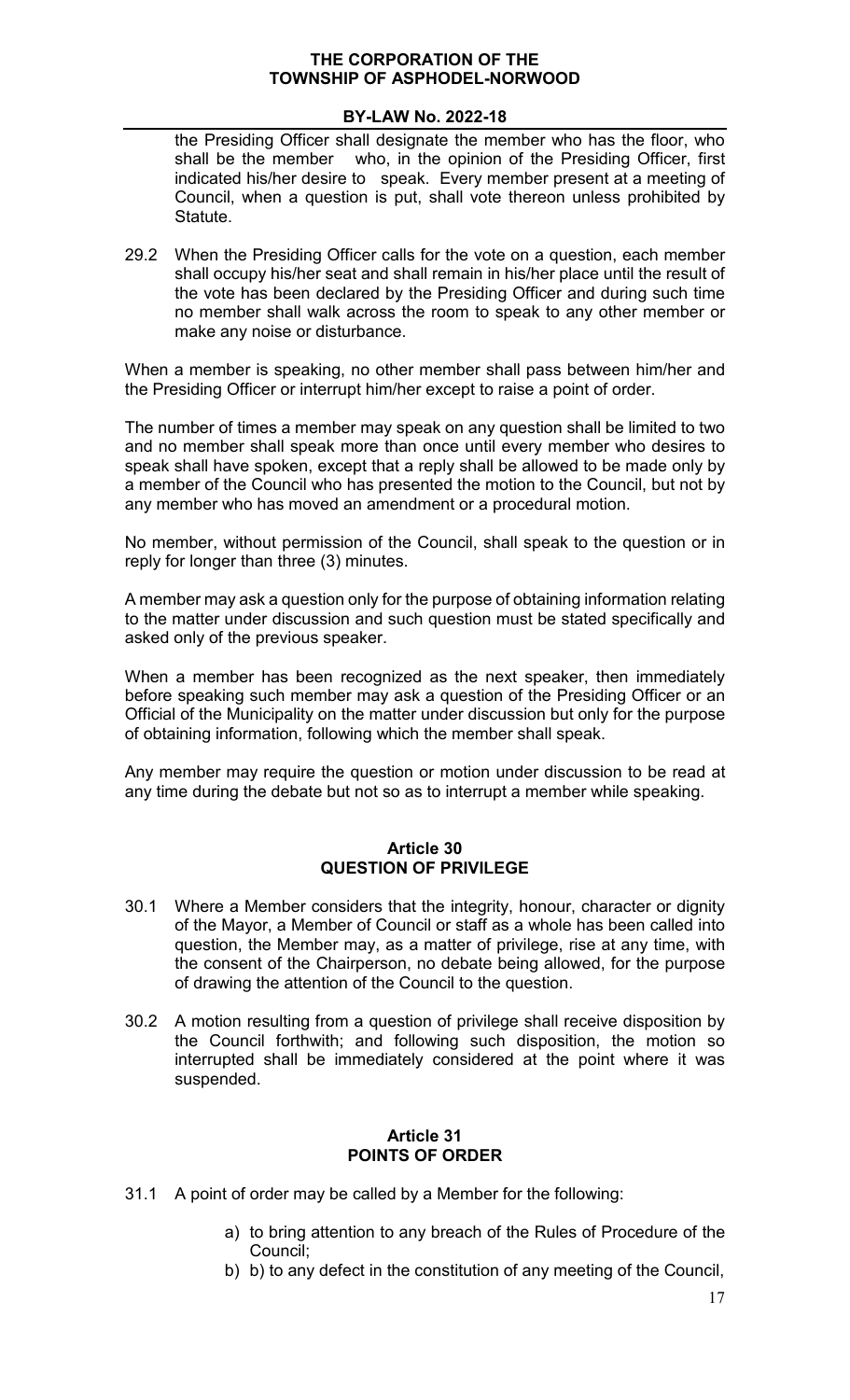# **BY-LAW No. 2022-18**

- c) the use of improper, offensive or abusive language;
- d) to bring notice of the fact that the matter under discussion is not within the scope of the proposed motion or;
- e) to bring attention to any other informality or irregularity in the proceedings of the Council.
- 31.2 The Presiding Officer shall preserve order and decide questions of order.
- 31.3 A member rising to a point of order shall ask leave of the Presiding Officer to raise such a matter. After leave is granted the point of order shall be stated and the member shall wait for the Presiding Officer to decide the point of order at issue.
- 31.4 No further business shall be conducted until the Chairperson has decided and stated the point of order.
- 31.5 Thereafter, a Member shall only address the Chairperson for the purpose of appealing the Chairperson's decision to Council.
- 31.6 If no Member appeals, the decision of the Chairperson shall be final.
- 31.7 If a Member appeals to the Council, the Member shall have the right to state a case, the Chairperson shall have the right to reply; and the Council shall decide the question without further debate, and its decision shall be final.

# **Article 32 MOTION TO APPEAL**

- <span id="page-18-0"></span>32.1 A motion to appeal from the decision of the Chairperson shall be made only at the time the ruling is made by the Chairperson and shall not require a seconder.
- 32.2 A motion to appeal from the decision of the Chairperson shall not be debated or amended.

#### **Article 33 CONDUCT OF MEMBERS OF COUNCIL**

- <span id="page-18-1"></span>33.1 No member shall speak disrespectfully of the Reigning Sovereign, or of any member of the Royal Family, or of the Governor-General, the Lieutenant Governor of any province, or any member of the Senate, the House of Commons of Canada or the Legislative Assembly of the Province of Ontario.
- 33.2 No member shall:
	- a) use offensive words or unparliamentarily language in or against the Council or against any member of Council, staff or guest;
	- b) speak on any subject matter other than the subject in debate;
	- c) criticize any decision of the Council except for the purpose of moving that the question be reconsidered;
	- d) disobey the rules of the Council or a decision of the Presiding Officer or of the Council on questions of order or practice or upon the interpretation of the rules of the Council, and in case a member persists in any such disobedience after having been called to order by the Presiding Officer, the Presiding Officer may forthwith put the question, no amendment, adjournment or debate being allowed, "that such member be ordered to leave his/her seat for the duration of the